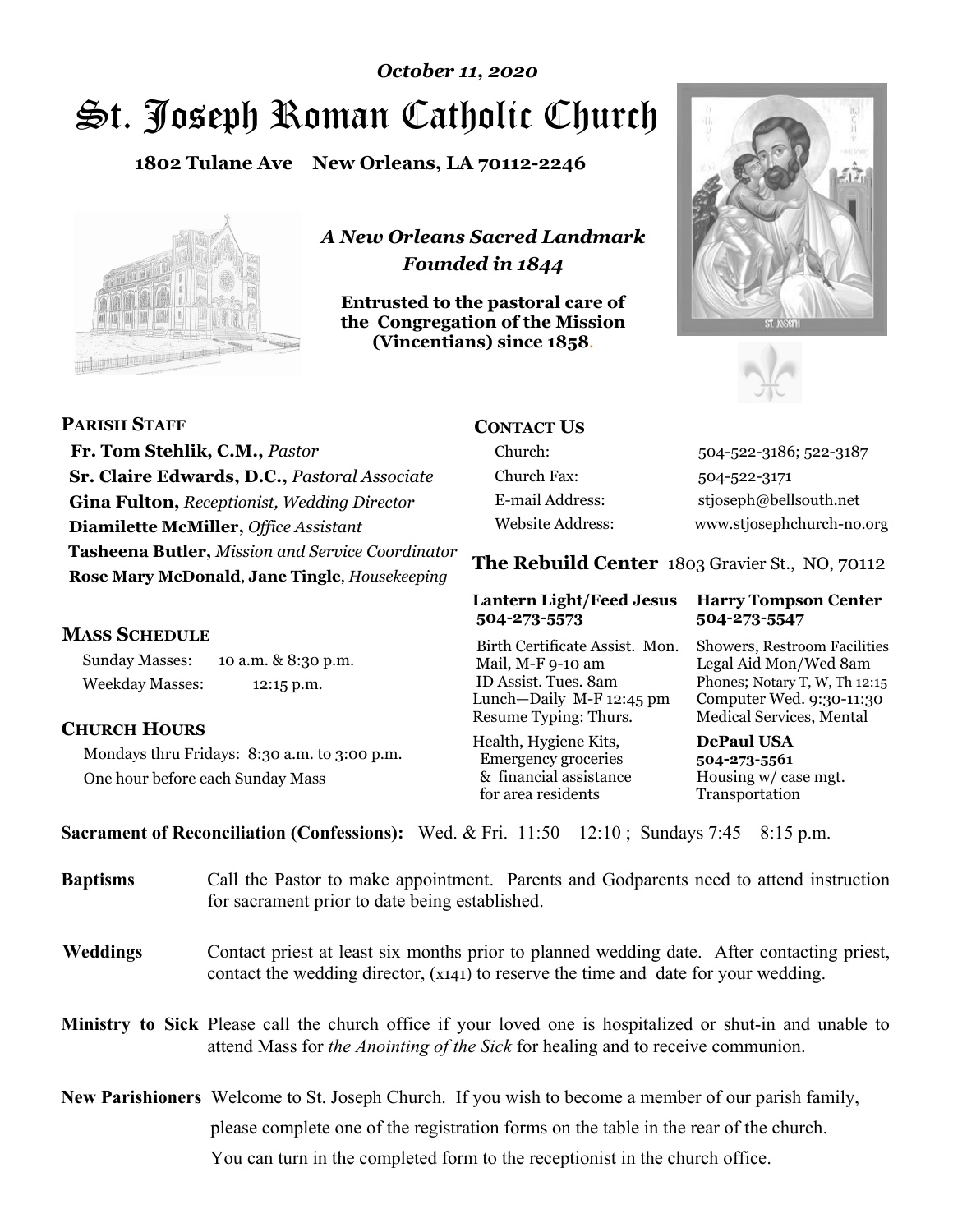# **The Twenty-eighth Sunday of Ordinary Time Concretional Concretion Concretional Concretion Concretion Concretion**



 **10:00 am Mary Vardigan +; Marshall Vaughn +; Rosalie Blady +** 

#### **8:30 pm Parishioners and Benefactors of St. Joseph Church**

| Monday, October 12, 2020—                                     | <i>Oct.</i> 11, One in Faith $\#1116$<br>Sunday, |
|---------------------------------------------------------------|--------------------------------------------------|
| 12:15 am Arden Blohn Hill Sr. +; Luke J. Schiro; BVM          | <b>READINGS FOR THE WEEK</b>                     |
| Tuesday, October 13, 2020—                                    |                                                  |
| 12:15 am Barbara Kavanaugh +; Virginia Starsney +;            | Mon.: Gal 4:22-31 - 5:1; Ps 113; Lk 11:29-32     |
|                                                               | Tuesday: Gal 5:1-6; Ps 119:41-48; Lk 11:37-41    |
| Wednesday, October 14, 2020—St. Callistus I                   | Wed.: Gal 5:18-25; Ps 1:1-4, 6; Lk 11:42-46      |
| 12:15 am Randy Eckstein +; Ed Starsney +; Shirley Markee      | Thurs.: Eph 1:1-10; Ps 98:1-6; Lk 11:47-54       |
| Thursday, October 15, 2020—St. Theresa of Jesus               | Friday: Eph 1:11-14; Ps 33:1-13; Lk 12:1-7       |
| 12:15 am Bell Sisters +; Fr. Francis Peninno +; Ingrid Barra+ | Sat.: Eph 1:15-23; Ps 8:2-3ab, 4-7; Lk 12:8-12   |
| Friday, October 16, 2020—Ss. Margaret & Mary Alocque          | Sunday: Is 45:1, 4-6; Ps 96:1, 3-5, 7-10;        |
| 12:15 am Susan Spalluto; James & Anna Best                    | 1 Thes 1:1-5b; Mt 22:15-21                       |

#### **YOUR PRAYERS ARE ASKED FOR THE FOLLOWING PARISHIONERS , WHO ARE IN NEED OF HEALING:**

 Dorothy Alexander, Jorge Arzuaga, Beatrice Augustin, Anthony Blaise, Clarke Bordelon, Lawrence & Mamie Brown, Angelle Campbell; John & Cindi Caron, Julianna Chevalier; Sue Dakote, Mary Duet, John & Kathleen Gebbia, Sylvia Daily-Powell, Joseph Delay, Terry Eggleston, Linda Elwood, Heather Faircloth, Frances Fiegler, Darrell & Ramona Ford, Donald Frazier, June & Mark Eiserloh, Shirley Gaither, Roselyn Hansen, John Hakanson, Sarah Hollier-Watkins, Marvin Johnston, Jim Karam, Bill Kroetz, Ken & Bette Kussman, Nowell Lacking, Landy Lanza, James Leung, Andrew Marino, Sara Marino, Karen McCoy, Donna Moore, Maura O'Donovan, CHF, Tina Roderfeld, Bernie Saul; Pippy Sanders, Louise Sonnier, Mel & Gaspar Schiro; Theard Simms, Fr. Tom Stehlik, CM, Virginia Stehlik, Malcolm Taylor, Jane Tonglet, Fritz & George Tripkovich, Corliss Truhill; Georgiana Prevost, Marion Vaughn, Juanita Ware, Cathleen Ward, Warren Webster, Mary Willis, Lynn Williams, C & JA Slocum.

Catholics are invited by the United States Conference of Catholic Bishops to join in a unique witness of prayer on October 7, the Memorial of **Our Lady of the Rosary**, for a virtual prayer event with the intention of uniting Catholics across the country in a moment of prayer for America at this time when there is so much unrest and uncertainty. It will premiere on the USCCB's YouTube channel and Facebook page on Wednesday, October 7 at 2:00 pm Central Time. Please go to https://www.usccb.org/rosaryamerica for more information.

A Mass for Victims and Survivors of Violence will be celebrated on Sunday October 25, 2020 at 11:00 AM at St. Louis Cathedral.

Faithful Citizenship: What Does It Mean to *Form My Conscience*? As Catholics we are called to act and vote with properly formed consciences. Having a properly formed consciences when exercising our civic responsibility and right to vote is especially important as we are called to witness our faith in public, but how do we form our conscience? Forming a conscience is a life-long task, and the *Civilize It* campaign from the USCCB has created a useful tool for doing so. Included in the handout is the following: Study Scripture and the teaching of the Church, Examine the facts to discern important matters, Pray and Reflect on the will of God, Seek prudent advice, Regularly make an examination of conscience to recognize sin and our need for conversion.

CCRNO welcomes Sr. Briege McKenna for a Healing Mini-Conference, November 13-14, 2020, at St. Angela Merici Church in Metairie. Sr. Briege is well-known around the world for her ministry of healing. Friday night from  $7:00 - 9:30$  p.m., Saturday morning from  $9:30 -$  noon, and Saturday night from  $7:00 - 9:30$  p.m. Pre-registration is required at ccrno.org. Adults: \$15 per person, per session; Youth (under 18): \$5 per person, per session.